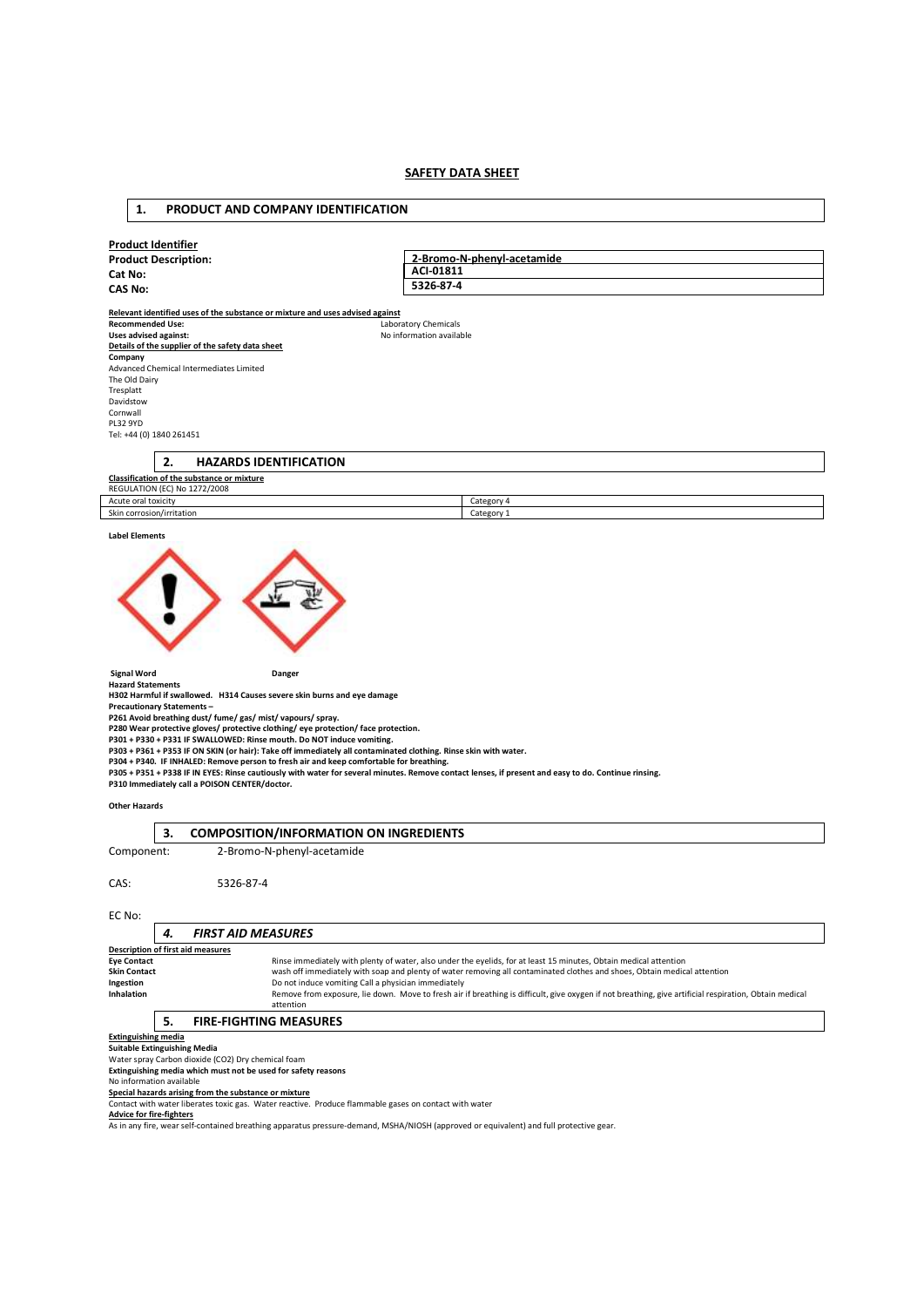# **6. ACCIDENTAL RELEASE MEASURES**

#### **Personal precautions, protective equipment and emergency procedures**

# Ensure adequate ventilation

**Environmental precautions** 

#### Prevent further leakage or spillage if safe to do so **Methods and material for containment and cleaning up**

Soak up with inert absorbent material (e.g. Sand, silica gel, acid binder, universal binder, sawdust) Keep in suitable and closed containers for disposal Wear self-contained breathing apparatus<br>and protective suit. Do not

#### **7. HANDLING AND STORAGE**

# **Precautions for Safe Handling**

Do not breath dust, do not breath vapours or spray mist. Do not get in eyes, on skin, or on clothing. Use only in area provided with appropriate exhaust ventilation. Do not allow contact with<br>water because of violent react

**Conditions for Safe Storage, including and incompatibilities** 

Keep in a dry, cool and well-ventilated place. Keep container tightly closed. Protect from moisture. Never allow product to get in contact with water during storage. Keep under nitrogen **8. EXPOSURE CONTROLS/PERSONAL PROTECTION** 

# **Control Parameters**

**Derived No Effect Level (DNEL) Predicted No Effect Concentration (PNEC)** 

**Exposure limits** This product, as supplied does not contain any hazardous materials with occupational exposure limits established by the region specific regulatory bodies<br>No information available

# **Exposure Controls**

# Engineering Measures **Ensure adequate ventilation**, especially in confined areas. Ensure that eyewash stations and safety showers are close<br>to workstation location.

#### **Personal Protective Equipment**

**2. Hand protection**<br>**2.** Skin and body protection

**1. Eye protection 1. Eye protection**<br> **2. Hand protection Exercise Protective gloves**<br> **1. Skin and body protection 1. Wear appropriate 3. Skin and body protection** Wear appropriate protective gloves and clothing to prevent skin exposure Follow the OSHA respirator regulations found in 29 CFR 1910.134 OR European Standard EN 149. Use a NIOSH/MSHA or European Standard EN 149 approved respirator if exposure limits are exceeded or if irritation or other symptoms are experienced.

#### **Environmental Exposure Controls**

**Hygiene Measures**<br> **Handle in accordance with good industrial hygiene practice**<br> **Handle in accordance with good industrial hygiene practice**<br> **No information available** 

# **9. PHYSICAL AND CHEMICAL PROPERTIES**

| <b>Physical State</b>      | Solid    |
|----------------------------|----------|
| Appearance                 | White    |
| <b>Boiling Point/Range</b> |          |
| <b>Melting Point/Range</b> | $-$      |
| <b>Flash Point</b>         | ۰        |
| <b>Molecular Formula</b>   | C8H8BrNO |
| <b>Molecular Weight</b>    | 214.06   |
|                            |          |

# **10. STABILITY AND REACTIVITY**

**Reactivity Chemical Stability**  Stable under normal conditions **Possibility of Hazardous Reactions**  Hazardous Polymerization **No information** No information available Hazardous Reactions No information available **Conditions to Avoid**  Incompatible products. Heat. **Incompatible Materials**  Acids, bases, strong oxidizing agents, strong reducing agents, water **Hazardous Decomposition Products**  In combustion emits toxic fumes.

# **11. TOXICOLOGICAL INFORMATION**

**Information on Toxicological Effects Acute Toxicity Component Information Chronic Toxicity Sensitization**<br> **Sensitization**<br> **Sensitization**<br> **Mutagenic Effects**<br> **Mutagenic Effects** 

**Reproductive Effects**<br> **Reproductive Effects**<br> **Reproductive Effects**<br> **Reproductive Effects**<br> **Reproductive Effects Developmental Effects**<br> **Constanting and Constanting Constanting and Constanting Activities are available**<br>
No information available **Target Organs Target Organs No information available**<br> **Chiner Adverse Ffects Endocrine Disruptor Information** 

No acute toxicity information available for product

**Carcinogenicity Carcinogenicity Carcinogenicity Carcinogenic chemicals in product Carcinogenic chemicals in product Carcinogenic chemicals in product Carcinogenic chemicals in product Carcinogenic chemicals Mutagenic Effects Mutagenic Effects No information available No information available Reproductive Effects** The toxicological properties have not been fully investigated<br>None known